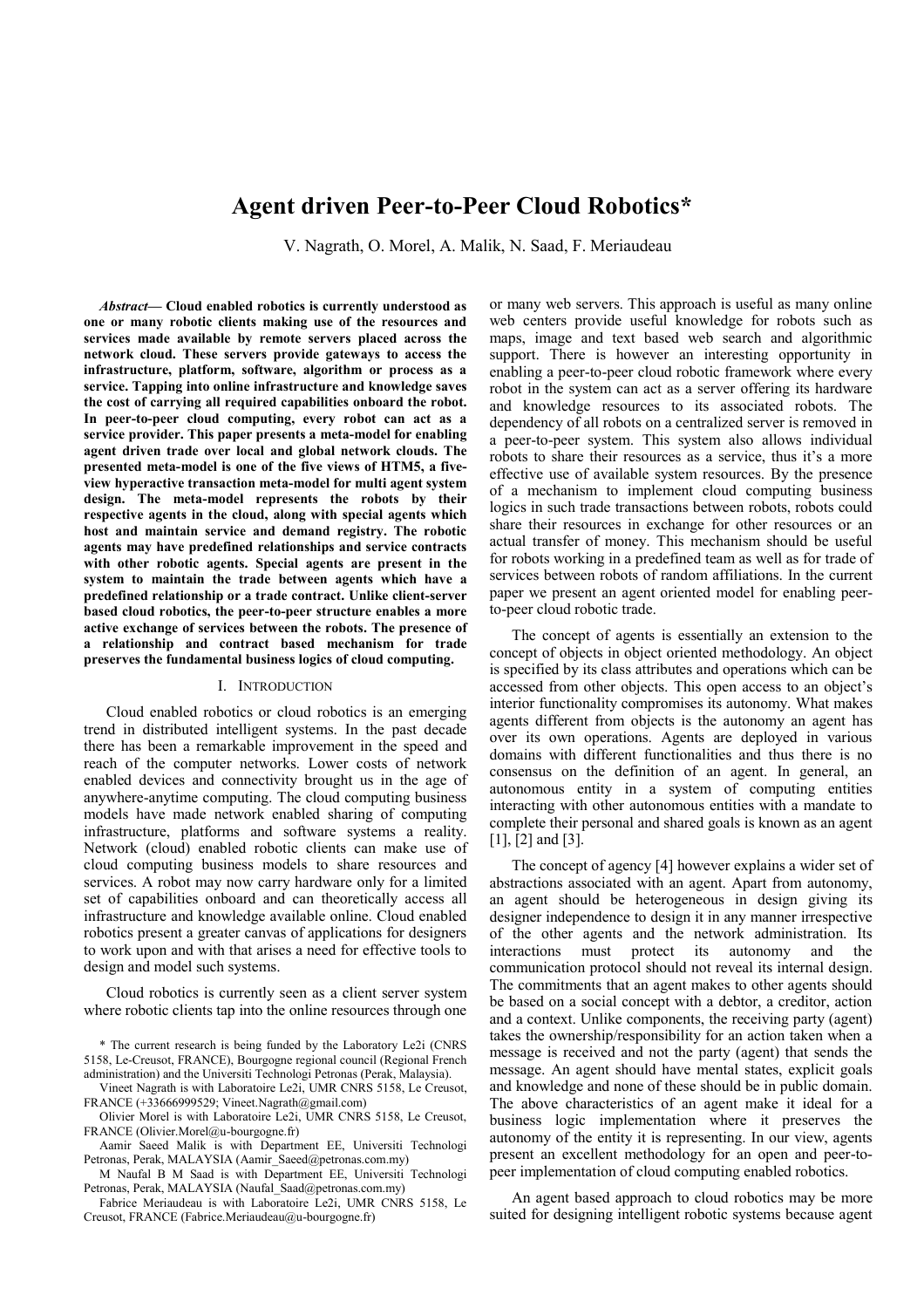systems are essentially one of the two subdomains of distributed artificial intelligence or DAI [5]. Distributed problem solving (DPS) is the subdomain of DAI which deals with the distribution of the process of problem solving while multi agent systems (MAS) [6] deals with the interaction and behavior related complexities in a DAI system. A distributed intelligence system reaches a state of intelligence by various simple competitions and collaborations in its members which give equal importance to their personal and collective goals [7]. Multi agent systems are systems of autonomous computational entities with objectives and roles which are specific, and which work in an environment with other autonomous computational entities which may have different roles and objectives [8]. In our opinion, multi agent system based cloud robotics could be a useful construct for the implementation of peer-to-peer cloud computing business model. The infrastructure that a peer-to-peer cloud computing platform may provide will be ideal for scalable and heterogeneous multi agent systems and could lead to a generation of intelligent robotic systems.

# II. MODEL DRIVEN ENGINEERING

A model of a system can be simply defined as a set of statements about the system being studied [9]. The statements that form a model of a system should explain the working of the system or describe its behaviour in various scenarios. A meta-model is a model that describes other models, i.e. the system being studied in a meta-model is a model itself [9]. The statements made in a meta-model thus describe how a model has to be made. The engineering approach in which the designs are developed in high abstraction leaving aside the lower level implementation details is known as model driven engineering or MDE. In MDE, the implementation details are specified at a later phase of the development cycle giving an abstract and rapid prototyping of the higher level design. MDE also encourages a greater client participation in the design process as non-technical parties can easily understand and contribute to an abstract model of the system. The software industry and industries where implementation complexities are high, have recently adopted the MDE





methodology for product development. Multi agent systems in general are an ideal candidate for the use of MDE. Moreover, the implementation level diversities of a multi agent system that is used to represent a peer-to-peer cloud robotic system makes it even more necessary to use a MDE based approach towards its design. In our current work, we have thus decided to take a model based approach towards specification and development of the software system.

In the year 2003, a guide to model driven architecture (MDA) [10] was released by the object management group (OMG), a consortium of computer industry. Since then, MDA has been popular in the industry and is being used for software development of complex systems. The three layers of OMG's MDA offer flexibility and abstraction for different phases and depths in the design process. Platform specific (PSM), platform independent (PIM) and computation independent (CIM) are the three models that specify the three layers of MDA. One of the adaptations of OMG's MDA is presented in the Fig. 1. The example shows how MDA is used for product development in the robotic industry [11]. Ideas from the problem space are converted to a model by the domain experts. This top layer model is computation independent and uses MDA's computation independent model. Later on, the software designers convert CIM to a MDA's platform independent model which is at a lower abstraction layer. In the next step the software developers specify MDA's platform specific model and thus the system model is ready for implementation. This system model is then used to realize the system in the solution space.

Some systems may be so complex that a single model might not give a simplified picture of the system. In such cases, more than one model is used to represent different features of the system. These different models of the same system are known as different 'views' of the system. A multi view system provides better readability of the design and this kind of system modelling is called multi-view modelling. One example of a multi-view modelling is V3CMM [11], a three view meta-model used in software development for robotic systems (see Fig. 2). The structural view of V3CMM is a model for the structural design elements of the robotic system, coordination view models the way the system handles events and the algorithmic view is a model for working logics of system's individual modules. The model being developed by the authors is a five view hyperactive transaction metamodel for multi agent design (HTM5), while the current paper explains the view (sub-model) which specifies the trade behavior of the multi agent system. We present our idea of a peer-to-peer cloud robotic system using the trade-view of the HTM5 meta-model. Section III of the current paper gives a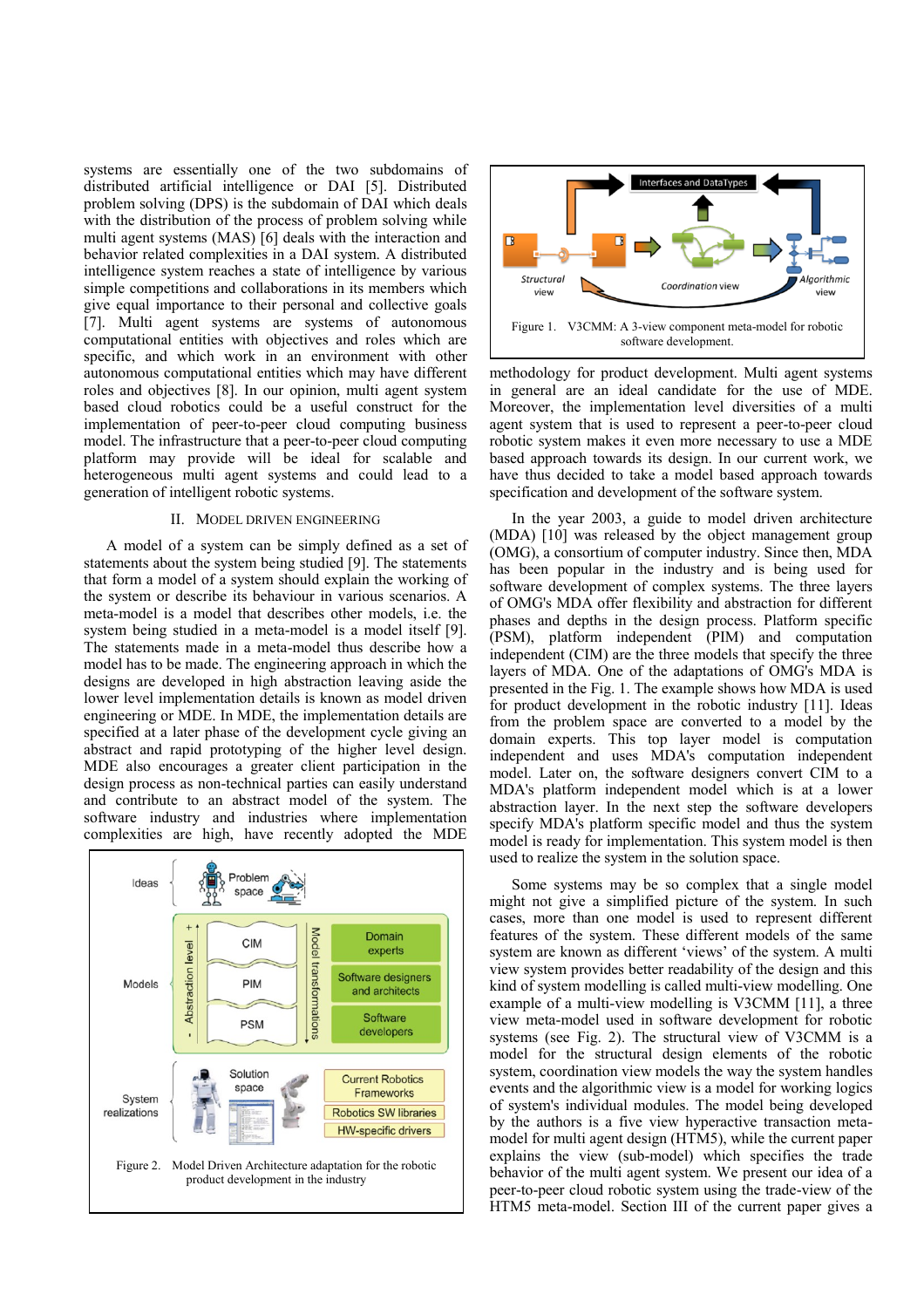

brief overview of HTM5 while Section IV presents the elements and workflow of a peer-to-peer cloud robotic system using the trade view of the HTM5 meta-model.

# III. HTM5: A FIVE VIEW HYPERACTIVE TRANSACTION META-MODEL

HTM5: A five view hyperactive transaction meta-model is a meta-model for designing multi-agent systems (MAS). It is based on the model driven architecture (MDA) guide of the object management group (OMG) [10]. Like MDA (see Fig. 1), HTM5 is a 3 layered model with computation independent, platform independent and platform specific layers (see Fig. 3). The five views (sub-models) of HTM5 are designed to capture different aspects of a multi agent system design and are named structural, relational, trade, hyperactivity and behavioural views.

## *A. HTM5 anatomy*

The structural view models the MAS structure and physical locations of different agents. This view also specifies the hardware (agent hosts) on which a particular agent is hosted, and the connections (kind and name of networks) among various agents. The relational view models agent relationships. Agent interaction and their relative roles in the multi agent system are based on the kind of relationship that exists between them. The trade view specifies the trade of services between agents. The locations of services and the demands associated to those services are specified in this model. The mechanism (e.g. service and demand registry) and data (e.g. cost variables) that governs the trade are also specified in this view. The hyperactivity view models the hyperactivity [12] in a multi agent system, which is an agent's ability to transmit knowledge to agents which are associated to it. Hyperactivity mechanism is a controlled release of an agent's autonomy to provide operational and design flexibility. The behaviour of the multi agent system at various layers is specified in the behavioural view. A step by step sequence of events and its reaction by the system defines the system's respond to a scenario.

In addition to the five main views of HTM5, there are four hyperactivity sub-views (which are placed under

hyperactivity view) for capturing hyperactivity in structure, relational, trade and behavioural views. The machine descriptor model (see Fig. 3) for hardware (agent hosts) and agent relation charts (ARCs) [13] (In computation independent layer) are some other components of HTM5. For the current paper, we will limit ourselves to the description of HTM5-Trade view and key elements of ARCs required to present the idea of peer-to-peer cloud robotic implementation using multi agent systems in Section IV.

# *B. Agents, Merges and Relations*

HTM5 model proposes differentiating the agents into categories (see Fig. 4). Agents in HTM5 are entities that represent a software construct (base software) on the cloud. More than one agent may be hosted on a hardware (agent host), and thus a hardware may be represented by more than one agents. HTM5 agent components have a set of control parameters which governs its internal state and decision making logic. A "passive" agent in HTM5 is an agent in which the control parameters are constants while an "active" agent has an update mechanism for the control parameters. The update or activity mechanism of an agent may be based on internal communication with the base software or on the transactions that takes place with other agents in the system. Update of an agent's control parameters based on external transactions does not compromise its autonomy as the update mechanism is internal to an agent. HTM5 proposes the concept of hyperactivity [12] where an agent's autonomy is released through a controlled mechanism. Agents which have a hyperactivity mechanism allowing specific agents (associated agents) to update its control parameters are called "hyperactive" agents. Hyperactivity mechanism gives flexibility to a designer to reduce an agent's autonomy when needed and induce an object like character in an agent.

An HTM5 agent may have managerial functionalities which are meant to keep the multi agent system run smoothly. For example an agent may manage addition or removal of members to the system, spread or combine information coming from different agents. The designer may choose to keep these managerial functionalities of an agent separate from its other responsibilities by placing them in a separate agent. An HTM5 agent dedicated to these managerial functionalities is known as a "merge-agent" or simply a "merge". Similarly, agents dedicated to maintaining a relationship between other agents are called "relationalagents" or "relations". A "relation" agent maintains registry for relationship based trade (collaborations) and holds relationship data parameters. Merges and relations are agents

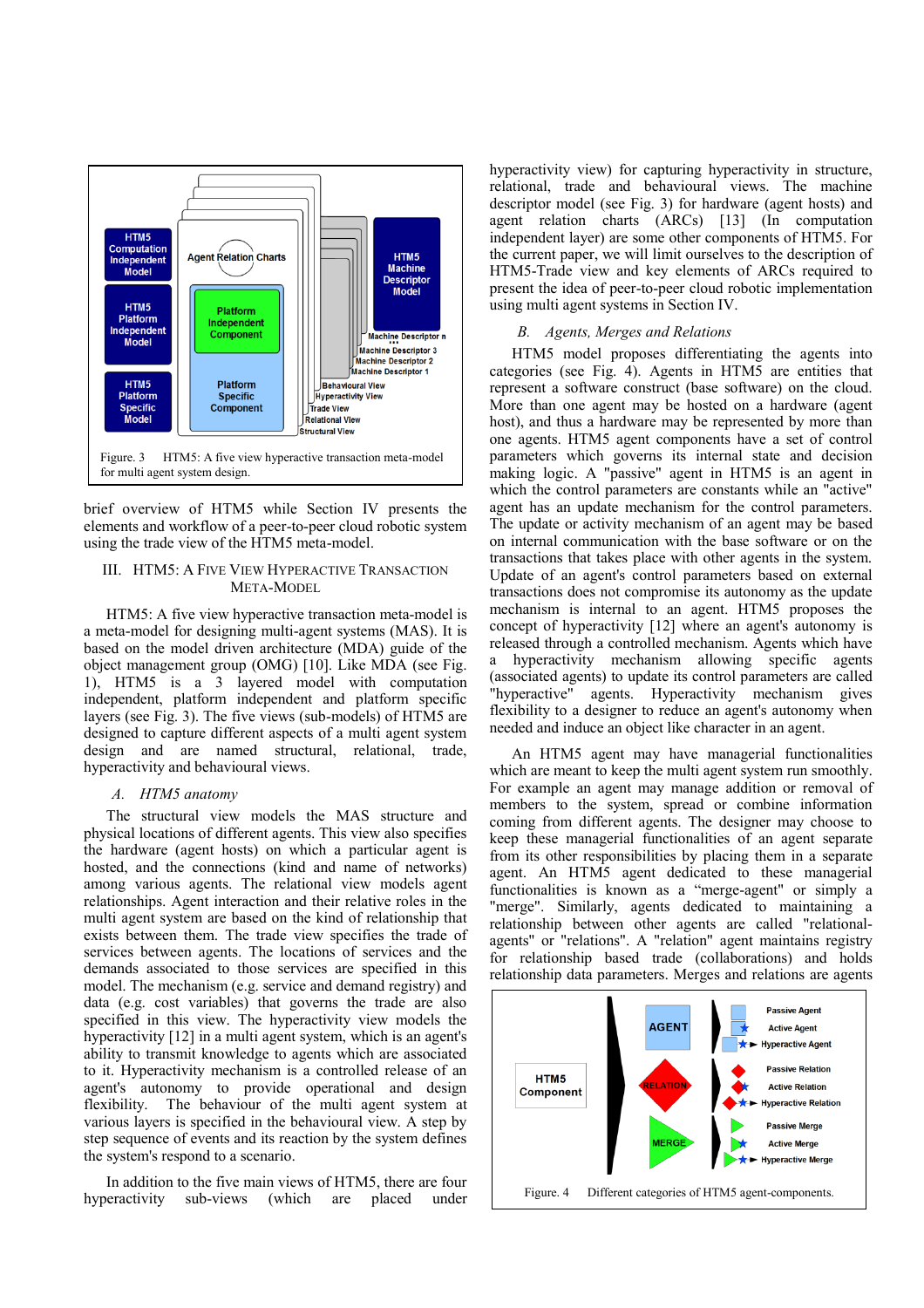

like any other agent in HTM5 based system, and are different only because they are dedicated to specific managerial roles in the multi agent system. Like agents, merges and relations can be passive, active or hyperactive (see Fig. 4).

- *C. HTM5 Trade view*
- The computation independent layer of HTM5-Trade view consists of trade view agent relation chart (T-ARC) [13]. Fig. 5 displays elements of T-ARC that are used to model the relation based trade logics of the multi agent system. HTM5 agent components (agents, merge and relations) which are running on the same hardware device are called co-hosted components. A "cloud" is any computer network that establishes a connection between agents. There may be more than one kind of clouds (networks) in the system and HTM5 ARCs represents different kinds of networks by unique numerals.
- A "service" could be any sharable resource that an agent is offering to other agents for use. T-ARC specifies services that are available from individual agents. T-ARC also specifies "demands" that agents have, which are resources that an agent wants to get from other agents in the system. The agents (relation agents in particular) maintain demand and service lookup tables (DLT, SLT). The lookup tables are registry that a relation maintains to facilitate service and demand discovery by other agents. T-ARC specifies the locations where the lookup tables are placed. The service and demand cost metrics (SCM, DCM) are relationship variables maintained by a relation. The lookup tables and cost metrics are open to be used by the designer to store any item (and not just registry and costs) that is required to maintain a relationship. The T-ARC thus offers a flexible toolset to represent the idea as a design model.
- The lower layers of platform independent and platform specific design in HTM5 trade view are a cluster of classes (R: Relational view, S: Structural view, T: Trade view, B: Behavioural view, XH: Hyperactivity in view X) (see Fig. 6) encapsulated together to form a component. The platform independent component contains abstract classes [14] which are later completed in the platform specific layer. Unified markup language (UML) [15] is used to specify HTM5 platform independent and platform specific components.



Details about the structure and format of these lower layers and that of HTM5 machine descriptor model (HTM5- MDM) (see Fig. 3) are not essential for the current paper.

# IV. AGENT DRIVEN PEER-TO-PEER CLOUD ROBOTICS

In introduction to this paper we have suggested the benefits of peer-to-peer and agent driven approach to cloud robotics. HTM5 is a general purpose model for multi agent system development, and suited for service oriented systems. In this section we present the idea of peer-to-peer cloud robotics using HTM5's modelling constructs.

## *A. System representation*

A cloud robotic system with multiple parties is by definition a geographically and computationally distributed system. It is one of the prime requirements in a model to have a structural representation that locates networks, agents and hardware components. ARCs are computationally independent representations of a system's structure and relationships that exists between agents. Fig. 7 presents an example of two ARCs [13] of a simple peer-to-peer cloud robotic system. Agents, hardware, clouds and managerial agents (merges and relations) are well specified in the model. The names and locations of services and associated demands are modeled in T-ARC along with functional descriptions of merge and relational agents. Lookup tables and cost matrices contains relationship variables used by the relation agents and agents which are a part of the relationship. Fig. 7 is an example of a well-defined closed system and hence it doesn't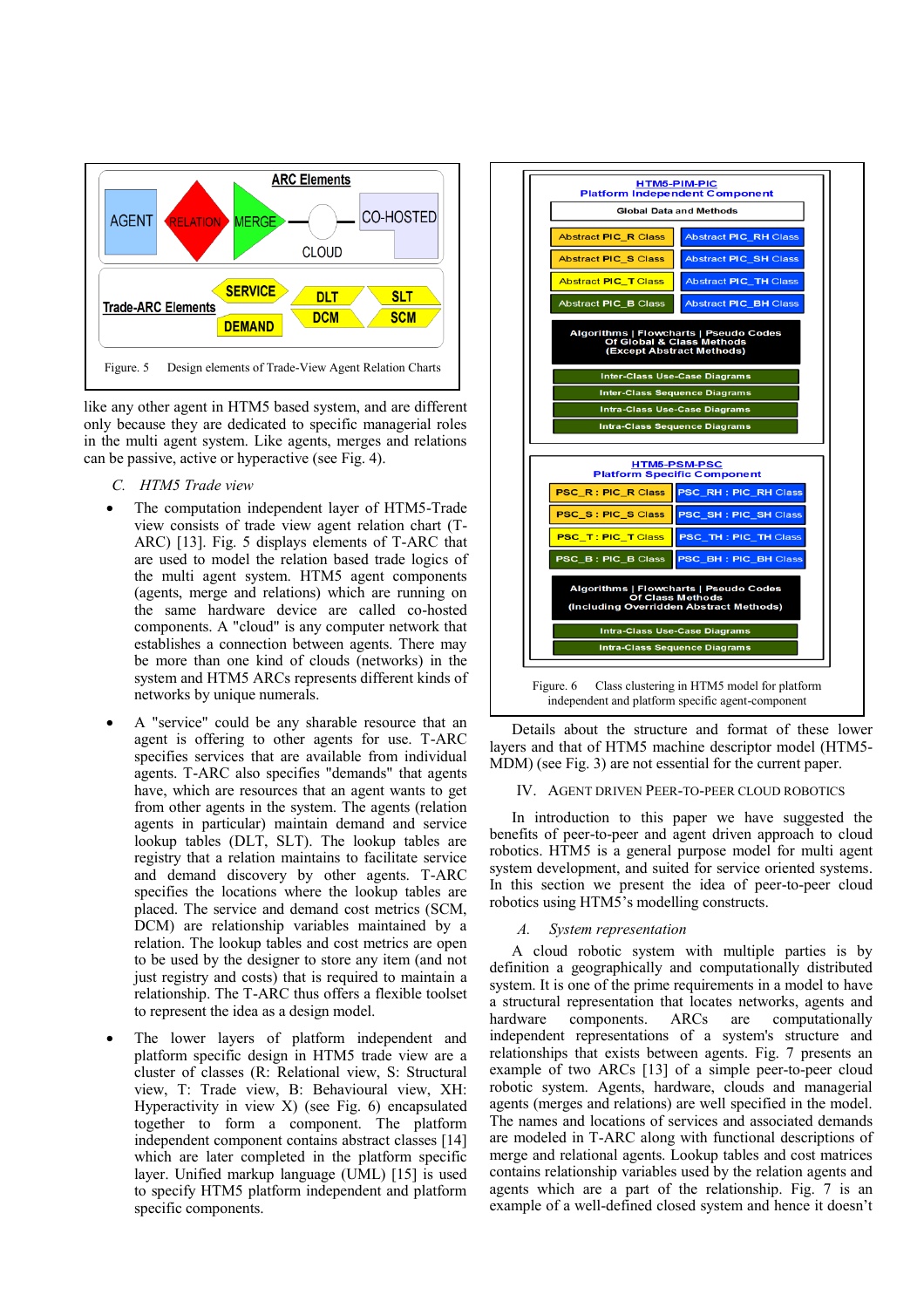

require a service discovery and matchmaking mechanisms. In a real project, several ARCs may be drawn to form a complete model of the system.

# *B. Discovery and matchmaking mechanism*

We assume most cloud robotics systems will be dynamic with agents having more than one options to get the required services from and where members become online and offline randomly. In such systems there will be a need to have a registry system (like in many service oriented open systems) to publish services and demands of agents. Fig. 8 is an example of one such system where more than one service provider publishes the availability and cost of its services through a lookup table hosted on a relation agent. One possibility for service initiation could be the matchmaking mechanism implemented on the relation. In such scenario it is necessary for the agents to grant authority to the relation agent to decide on their behalf which service provider is allotted to them and on what basis (The relation agent will have to be hyperactive [12] to surpass autonomy of other



agents). The other possibility could be to allow agents to negotiate the costs of the services. The relation agent in such a case may store and maintain the registry, the trust and quality of service variables of individual relatives.

Agents communicate the updated values (or read requests) for the lookup table entries (e.g. Part-map IDs and Offered/Asked Prices in Fig. 8) to relation agents, as and when required. The relation agent adds/deletes records from the lookup tables when agents become online/offline. Any updates made in relationship variables are reflected in the matchmaking mechanism (on the relation agent) or the negotiation mechanisms (between pair of agents).

#### *C. Relationships and contracts*

Relationships are relative positioning of agents into a predefined social construct. In scenarios where we have relation agents dynamically adding or deleting agents to a relationship (via a merge agent, discussed in part D of the current section), the joining agents instantly know their role in a relationship by the kind of relation agent they are attaching to. As each agent has its personal goals and business logic, a pre-defined trade relationships help reduce otherwise chaotic system of agents.

Once agents decide to exchange the services (by matchmaking mechanism or by agent to agent negotiations), the relation agent or the agents themselves may bind themselves to a contract. This is similar to current pay per use cloud computing services available online, the service provider and the user agree upon a cost and quality of service before initiating the service. The quality of service between a pair of agents is monitored by the relation agent. The denial of service by a service provider, or a problem with the quality of service after contract initiation is reported by the client agent and is recorded by the relation agent. Counter Actions could be initiated by the relation agent like termination of the current contract, penalty and/or lowering of the trust parameter for the service provider. Trust parameter of an agent may affect the matchmaking/negotiations for its future deals. Trust is a complex human factor to model, and its implementation may vary from project to project.

In peer to peer (or client server based) cloud robotics, the parties involved in the use of paid services will have to bind themselves in a legal contract. Administrative and banking agents as a part of the cloud computing system could be one of the possible solutions. These measures will be essential in popularizing cloud robotics as a business possibility as relationships and contracts bring reliability and a level of trust in the cloud robotic system.

#### *D. Dynamic Electronic Institutions*

The most advantageous step towards bringing peer-to-peer cloud robotics closer to a viable business model, would be to establish mechanism for automated dynamic electronic institution [16] formation. An institution is a representation of a norm based society. Social, business and administrative institutions shape the way humans interact [17]. Electronic institutions are a representation of a norm based multi agent system leading to a sociologically-inspired computing [18]. The norms introduced by electronic institutions or dynamic electronic institutions may be seen as a limiting factor in a system's functionality, but by constraining agent's behaviour